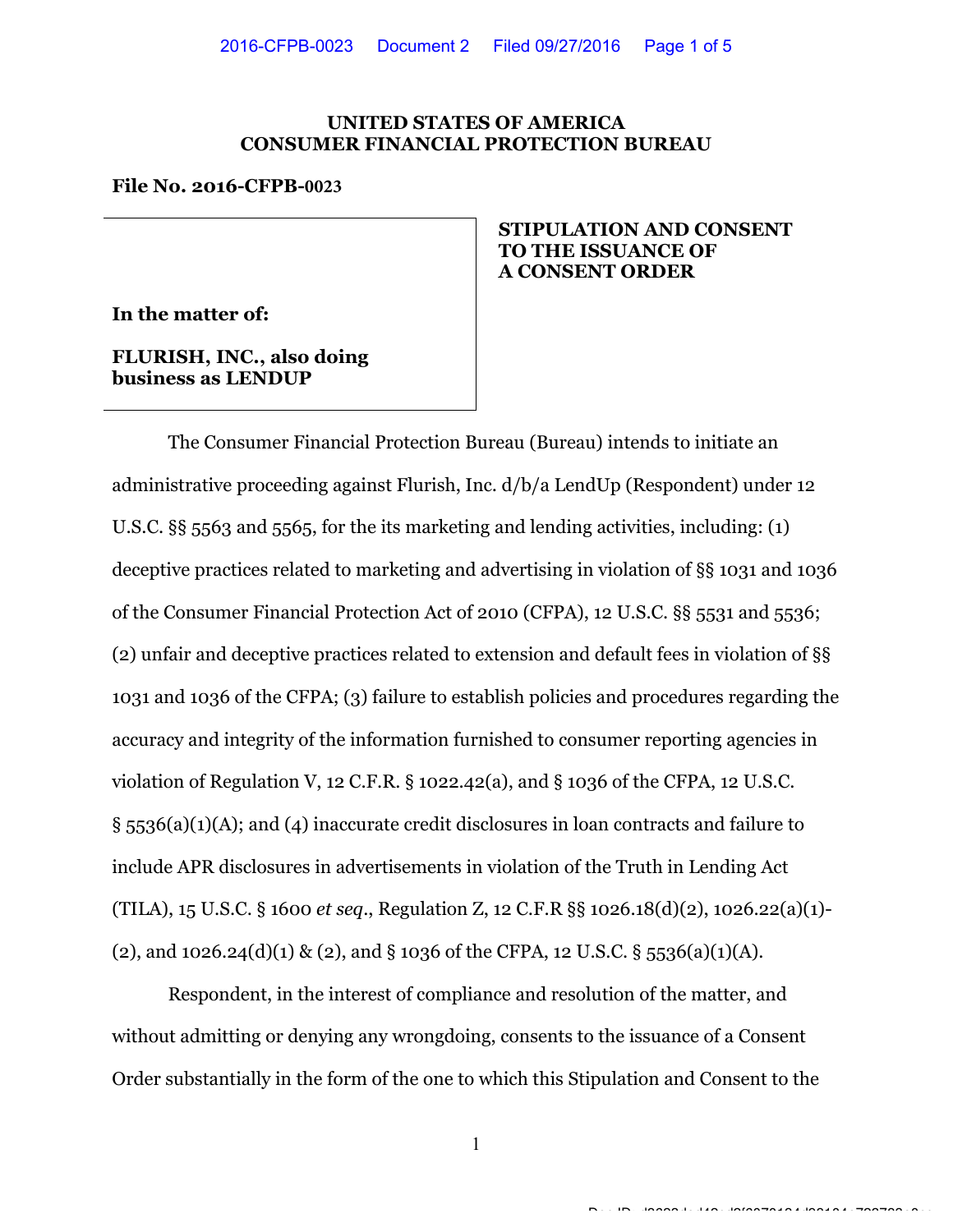Issuance of a Consent Order is attached (Consent Order), and which is incorporated by reference.

In consideration of the above premises, Respondent agrees to the following:

# Jurisdiction

1. The Bureau has jurisdiction over this matter under § 1053, 1055 of the CFPA, 12 U.S.C. §§ 5563, 5565.

## Consent

- 2. Respondent agrees to the issuance of the Consent Order, without admitting or denying any of the findings of fact or conclusions of law, except that Respondent admits the facts necessary to establish the Bureau's jurisdiction over Respondent and the subject matter of this action.
- 3. Respondent agrees that the Consent Order will be deemed an "order issued with the consent of the person concerned" under 12 U.S.C. § 5563(b)(4), and agrees that the Consent Order will become a final order, effective upon issuance, and will be fully enforceable by the Bureau under 12 U.S.C. §§ 5563(d)(1) and 5565.
- 4. Respondent voluntarily enters into this Stipulation and Consent to the Issuance of a Consent Order.
- 5. The Consent Order resolves only Respondent's potential liability for law violations that the Bureau asserted or might have asserted based on the practices described in Section IV of the Consent Order, to the extent such practices occurred before the Effective Date and the Bureau knows about them as of the Effective Date. Respondent acknowledges that no promise or representation has been made by the Bureau or any employee, agent, or representative of the

2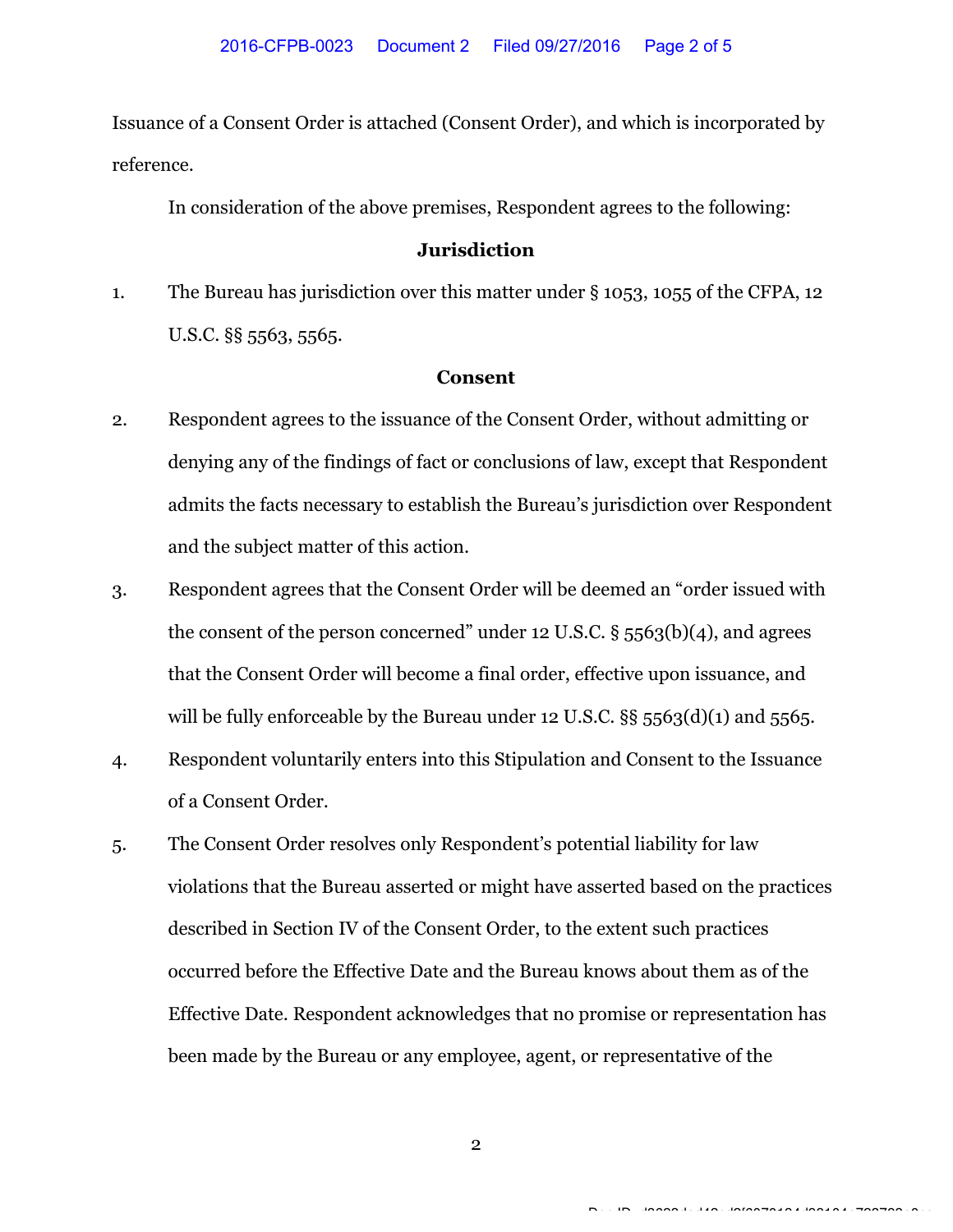Bureau, about any liability outside of this action that may have arisen or may arise from the facts underlying this action or immunity from any such liability.

- 6. Respondent agrees that the facts described in Section IV of the Consent Order will be taken as true and be given collateral estoppel effect, without further proof, in any proceeding before the Bureau to enforce the Consent Order, or in any subsequent civil litigation by the Bureau to enforce the Consent Order or its rights to any payment or monetary judgment under the Consent Order, such as a non-dischargeability complaint in any bankruptcy case.
- 7. The terms and provisions of this Stipulation and the Consent Order will be binding upon, and inure to the benefit of, the parties hereto and their successors in interest.
- 8. Respondent agrees that the Bureau may present the Consent Order to the Bureau Director for signature and entry without further notice.

## **Waivers**

- 9. Respondent, by consenting to this Stipulation, waives:
	- a. Any right to service of the Consent Order, and agrees that issuance of the Consent Order will constitute notice to the Respondent of its terms and conditions;
	- b. Any objection to the jurisdiction of the Bureau, including, without limitation, under § 1053 of the CFPA, 12 U.S.C. § 5563;
	- c. The rights to all hearings under the statutory provisions under which the proceeding is to be or has been instituted; the filing of proposed findings of fact and conclusions of law; proceedings before, and a recommended decision by, a hearing officer; all post-hearing procedures; and any other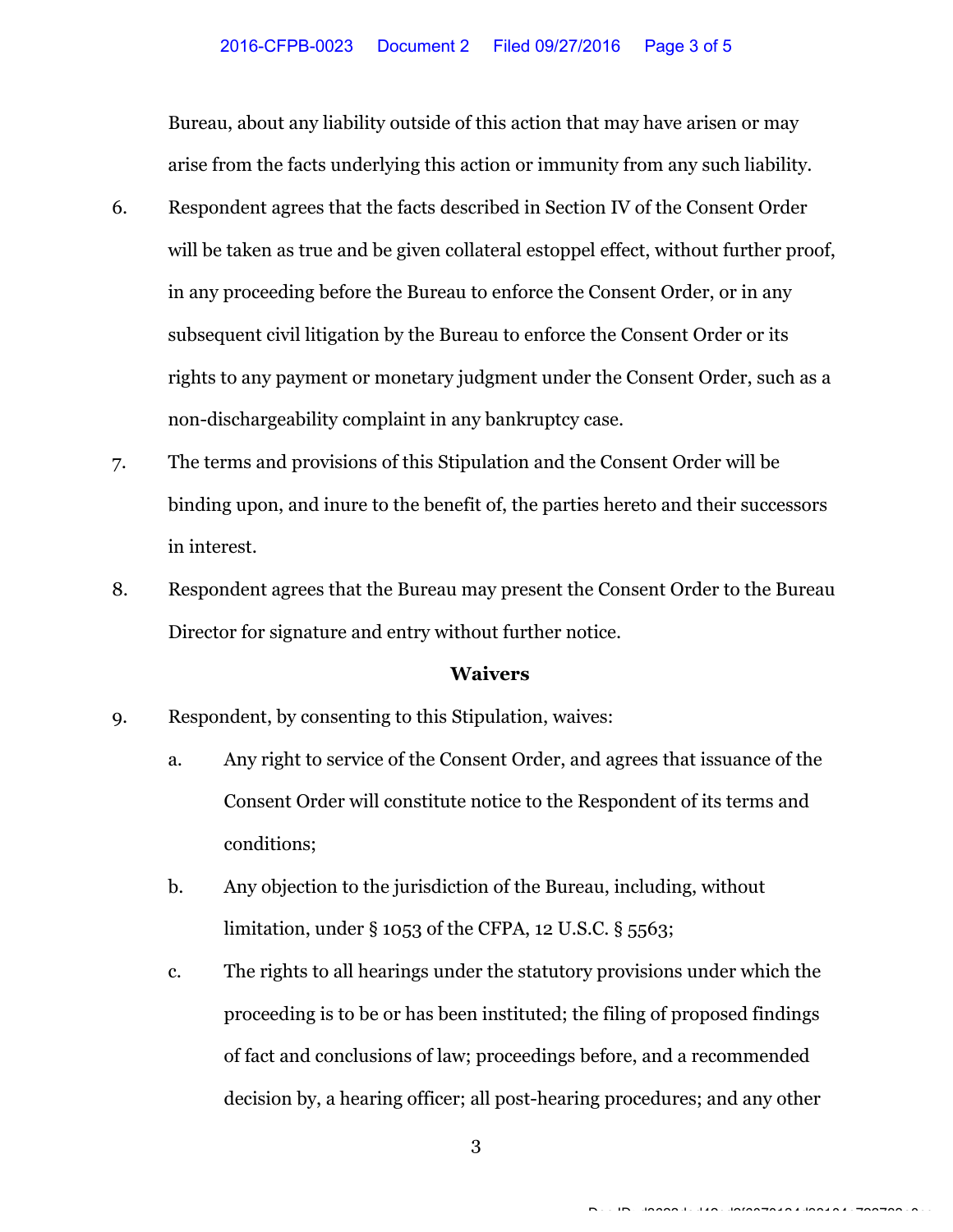procedural right available under § 1053 of the CFPA, 12 U.S.C. § 5563, or 12 CFR Part 1081;

- d. The right to seek any administrative or judicial review of the Consent Order;
- e. Any claim for fees, costs or expenses against the Bureau, or any of its agents or employees, and any other governmental entity, related in any way to this enforcement matter or the Consent Order, whether arising under common law or under the terms of any statute, including, but not limited to the Equal Access to Justice Act and the Small Business Regulatory Enforcement Fairness Act of 1996; for these purposes, Respondent agrees that Respondent is not the prevailing party in this action because the parties have reached a good faith settlement;
- f. Any other right to challenge or contest the validity of the Consent Order;
- g. Such provisions of the Bureau's rules or other requirements of law as may be construed to prevent any Bureau employee from participating in the preparation of, or advising the Director as to, any order, opinion, finding of fact, or conclusion of law to be entered in connection with this Stipulation or the Consent Order; and
- h. Any right to claim bias or prejudgment by the Director based on the consideration of or discussions concerning settlement of all or any part of the proceeding.

4